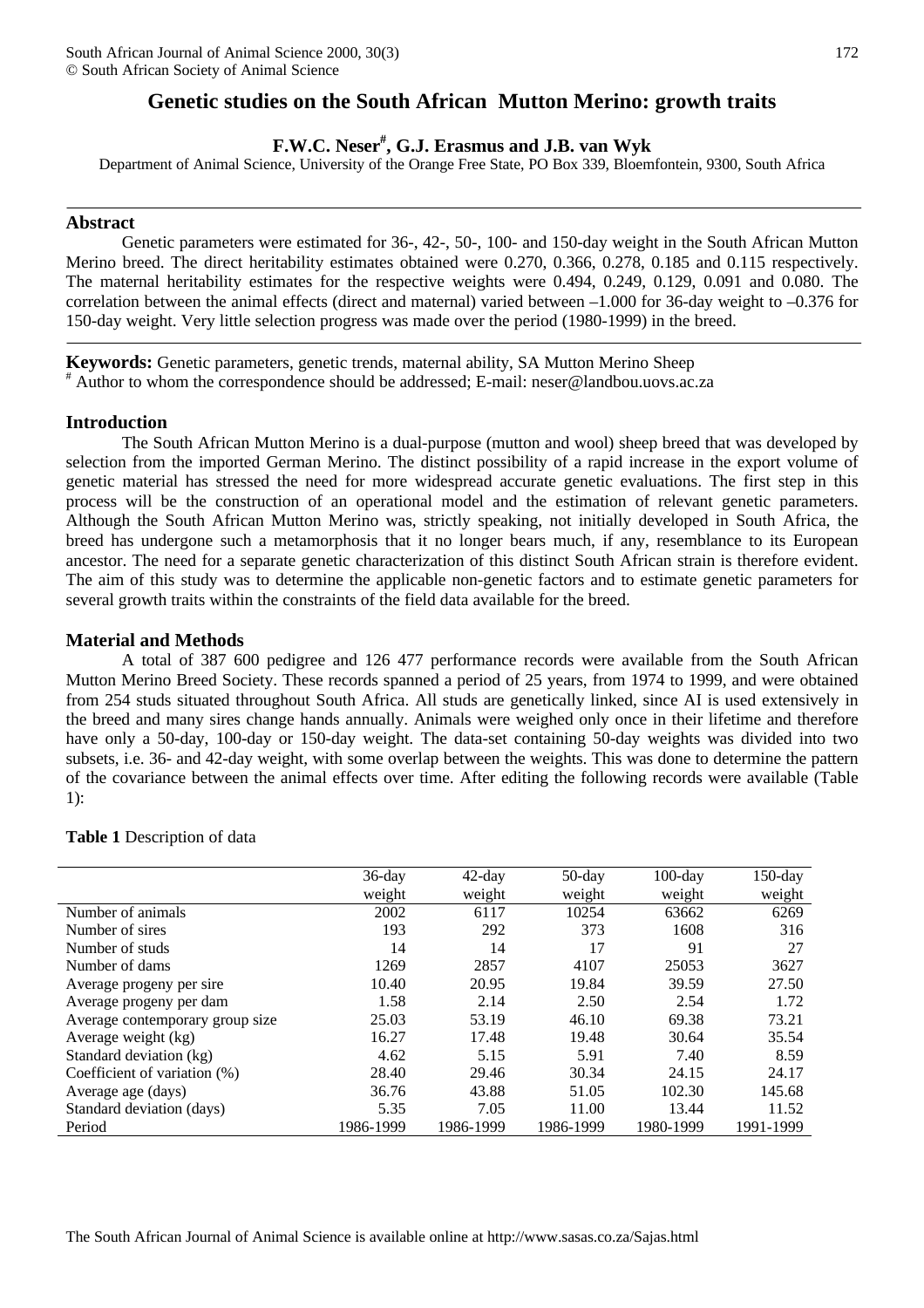The 42-day weight of the lamb is generally regarded as being indicative of the milk production and nursing ability of its dam, while the 100-day weight represents the weaning weight of the lamb. The post-weaning growth of the lamb is reflected in the 150-day weight of the animal.

In order to identify the effects to be included in the fixed part of the model, an analysis of variance was performed on a concatenation of flock, birth year and season of birth (FYS), sex, birth status, age of dam and age at the time of weighing. All the effects included were highly significant ( $P \le 0.01$ ) for all traits and hence included in the model. The DFREML program of Meyer (2000) was used to estimate genetic parameters for the five traits. Tests of significance of the covariance between direct and maternal effects were performed by testing the improvement in the log likelihood by either excluding or including the covariance. Although this test was performed on all the traits, it was decided to only present the results of the test performed on the 100-day weights, as this data set had the most records. The following five linear models were tested:

| $y = X\mathbb{S} + Z_1a + e$                  | Model 1                                                     |
|-----------------------------------------------|-------------------------------------------------------------|
| $y = X\mathbb{S} + Z_1a + Z_2m + e$           | Model 3 (Maternal effect not correlated with direct effect) |
| $y = X\mathbb{S} + Z_1a + Z_2m + e$           | Model 4                                                     |
| $y = XfS + Z_1a + Z_2m + Z_3c_1 + e$          | Model 8.1                                                   |
| $y = XfS + Z_1a + Z_2m + Z_3c_1 + Z_4c_2 + e$ | Model 8.2                                                   |

where **y** is a **nx1** vector of records, **X** is a **nxp** incidence matrix that relates data to the unknown vector of location parameters **ß.** The vector **ß** contained flock-year-season, sex, birth status and age of dam as fixed effects while age at weaning were included as a linear and quadratic regression. The incidence matrices  $\mathbb{Z}_1$  and  $\mathbb{Z}_2$  relate the unknown random vectors of direct breeding value (**a**) and maternal breeding value (**m**), respectively, to **y**. The incidence matrices  $\mathbf{Z}_3$  and  $\mathbf{Z}_4$  relates the unknown additional random vectors, permanent maternal environment  $(c_1)$ and flock-year-season x sire interaction (**c2)**, also to **y**. The unknown vector **e** contains the random residuals due to environmental effects peculiar to individual records. After testing the five models it was decided to fit the following model for all the traits:

$$
y = XfS + Z_1a + Z_2m + Z_3c_1 + e
$$
 Model 8.1

## **Results and discussion**

The (co)variance components and heritability estimates obtained for 100-day weight using the five different models are presented in Table 2.

| Table 2 (Co)variance components and heritability estimates obtained for 100-day weight using the five different |  |  |  |  |  |
|-----------------------------------------------------------------------------------------------------------------|--|--|--|--|--|
| models                                                                                                          |  |  |  |  |  |

| Model 1 | Model 3  | Model 4  | Model 8.1 | Model 8.2 |
|---------|----------|----------|-----------|-----------|
| 0.337   | 0.138    | 0.184    | 0.185     | 0.026     |
|         | 0.126    | 0.203    | 0.091     | 0.060     |
|         | Ξ.       | $-0.092$ | $-0.071$  | 0.001     |
|         |          |          | 0.100     | 0.094     |
|         |          |          |           | 0.067     |
| 8.451   | 3.354    | 4.494    | 4.496     | 0.644     |
|         | 3.057    | 4.966    | 2.216     | 1.460     |
|         |          |          | 2.418     | 2.306     |
|         |          |          |           | 1.630     |
|         |          | $-2.258$ | $-1.727$  | 0.018     |
| 16.65   | 17.862   | 17.221   | 16.912    | 18.430    |
| 25.102  | 24.275   | 24.422   | 24.315    | 24.488    |
|         |          | $-0.478$ | $-0.547$  | 0.018     |
| 575.14  | 22376.62 | 22353.68 | 223.38    | 0.00      |
|         |          |          |           |           |

 $\frac{1}{1}$ As deviation from the most suitable model

Although the log likelihoods indicate that Model 8.2 is the most appropriate one to use, it is not practical. The inclusion of the flock-year-season x sire interaction lead to a substantial decrease in both the direct heritability and the correlation between the animal effects. Direct heritability decreased to almost zero A decrease in maternal heritability also occurred. This is in agreement with results obtained by Neser *et al.* (1998), also with Mutton Merinos. Sires are largely nested within flock-year-seasons and this makes the analysis inappropriate. It was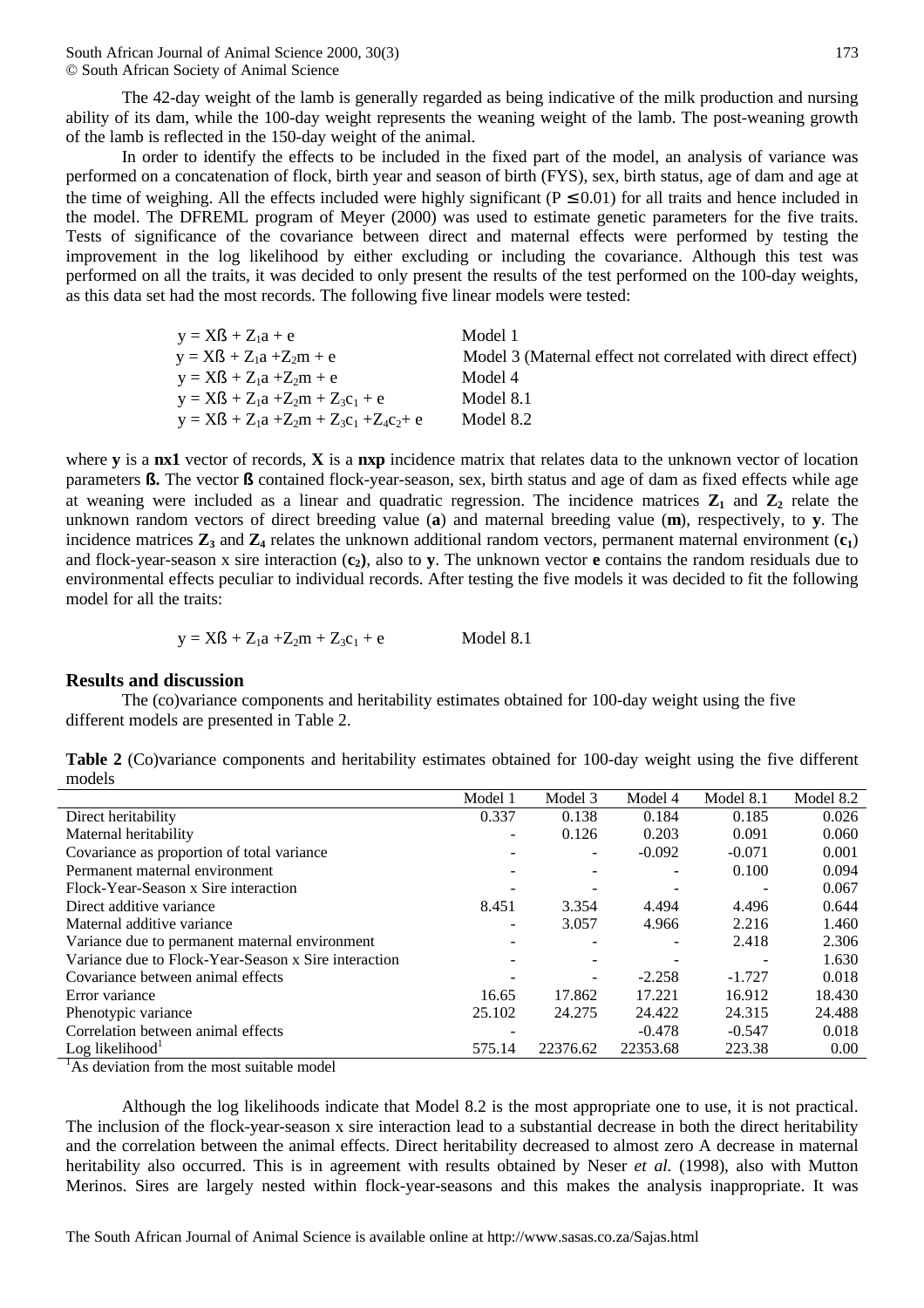therefore decided to use Model 8.1 in the analysis of all the traits. The (co)variance components and heritability estimates obtained for the five traits are presented in Table 3.

| Table 3 (Co)variance components and heritability estimates for the five traits |  |  |  |
|--------------------------------------------------------------------------------|--|--|--|
|--------------------------------------------------------------------------------|--|--|--|

|                                                | $36$ -day | $42$ -day | $50$ -day | $100$ -day | $150$ -day |
|------------------------------------------------|-----------|-----------|-----------|------------|------------|
|                                                | weight    | weight    | weight    | weight     | weight     |
| Direct heritability                            | 0.270     | 0.366     | 0.278     | 0.185      | 0.115      |
| s.e.                                           | 0.120     | 0.060     | 0.045     | 0.018      | 0.046      |
| Maternal heritability                          | 0.494     | 0.249     | 0.129     | 0.091      | 0.080      |
| s.e.                                           | 0.487     | 0.071     | 0.068     | 0.012      | 0.123      |
| Covariance as proportion of total variance     | $-0.365$  | $-0.272$  | $-0.144$  | $-0.071$   | $-0.036$   |
| s.e.                                           | 0.250     | 0.055     | 0.049     | 0.016      | 0.070      |
| Permanent maternal environment                 | 0.089     | 0.162     | 0.137     | 0.100      | 0.070      |
| <b>SE</b>                                      | 0.330     | 0.048     | 0.030     | 0.009      | 0.088      |
| Direct additive variance                       | 2.052     | 3.695     | 3.495     | 4.496      | 3.610      |
| Maternal additive variance                     | 3.755     | 2.510     | 1.619     | 2.216      | 2.504      |
| Variance due to permanent maternal environment | 0.676     | 1.638     | 1.717     | 2.418      | 2.199      |
| Covariance between animal effects              | $-2.776$  | $-2.748$  | $-1.819$  | $-1.727$   | $-1.132$   |
| Error variance                                 | 3.889     | 5.005     | 7.562     | 16.912     | 24.126     |
| Phenotypic variance                            | 7.597     | 10.100    | 12.574    | 24.315     | 31.307     |
| Correlation between animal effects             | $-1.000$  | $-0.901$  | $-0.765$  | $-0.547$   | $-0.376$   |

Many results have been reported for weaning weight in sheep, but very few have been reported for 36-day, 42-day, 50-day and 150-day weight. Only weaning weight was analyzed in the two previous studies conducted with this breed (Neser *et al.,* 1998; Gray *et al.*, 1999). Both the direct and maternal heritability estimates obtained for weaning weight in this study are lower than that reported in the two previous studies (0.19 *vs*. 0.35 and 0.32, and 0.09 *vs*. 0.17 and 0.15). Published South African heritability estimates for weaning weight in other breeds vary from 0.11–0.33 for direct and 0.07–0.20 for maternal effects (Van Wyk *et al.*, 1993; Neser *et al.,* 1995; Snyman *et al.,* 1995). Other published heritability estimates for weaning weight in mutton and dual purpose breeds vary between  $0.05$  and  $0.57$  (Fogarty, 1995).

Only four references for 50-day weight could be found (Shrestha *et al.,* 1985; Shrestha *et al.,* 1986; Tosh & Kemp, 1994; Mousa *et al.*, 1999). The heritability estimates (0.28-direct; 0.13-maternal) obtained in this study are agreement with previously published results which vary from 0.05-0.47 for direct and 0.06-0.14 for maternal effects (Shrestha *et al.,* 1985; Shrestha *et al.,* 1986; Tosh & Kemp, 1994; Mousa *et al.*, 1999). They are, however, lower than those obtained by Maria *et al.* (1993) for 60-day weight (0.34-direct; 0.25-maternal) but higher than those obtained by Notter (1998) in Suffolk and Polypay sheep (0.14 and 0.08-direct; 0.05 and 0.07-maternal).

Although it is generally regarded by many that the 42-day weight of a lamb is an indication of the milk production of its dam, the low maternal heritability (0.25) in comparison with the direct heritability (0.37) could be an indication that this assumption is flawed. It seems as if 36-day weight could be a better indicator (0.27) of direct and (0.49) maternal heritability. It should, however, be noted that the standard error estimate for the maternal heritability estimate is high (0.49). These estimates are higher than the direct heritability estimate obtained by Boujenane & Kerfal (1990) for 30-day weight in D'man sheep (0.23). They are also higher than the estimates obtained by Hagger (1998) for Black-Brown Mountain Sheep and White Alpine Sheep (0.16 and 0.14-direct; 0.06 and 0.10-maternal)

Only one South African study deals with 150-day weight. Snyman *et al.* (1995) obtained a direct heritability estimate of 0.38 and a maternal heritability of 0.17 for Afrino sheep. This is higher than the results obtained in this study (0.12 and 0.08 respectively). Other authors only reported direct heritabilities for 180 day weights, which vary from 0.22–0.43 (Dzakuma *et al.*, 1978; Atkins, 1986; Boujenane & Kerfal, 1990).

The covariance between the animal effects was either significant ( $P \le 0.1$ ) or highly significant ( $P \le 0.01$ ) in all cases except for 150-day weight, which was non-significant. The genetic correlation estimates between animal effects (direct and maternal) were generally high and negative. As expected, they also declined with age. This corresponds with results obtained by Tosh & Kemp (1994) in Polled Dorset and Romanov sheep. The high negative correlation estimates between the animal effects in all the traits are of concern, as this will hamper selection progress for all these traits. Lee *et al.* (2000) cites a poor pedigree structure that is inadequate for obtaining estimates of both direct and maternal heritabilities and the genetic correlation between the animal effects, as a possible cause of a high negative correlation. He obtained correlation estimates of between -0.80 and -0.91 in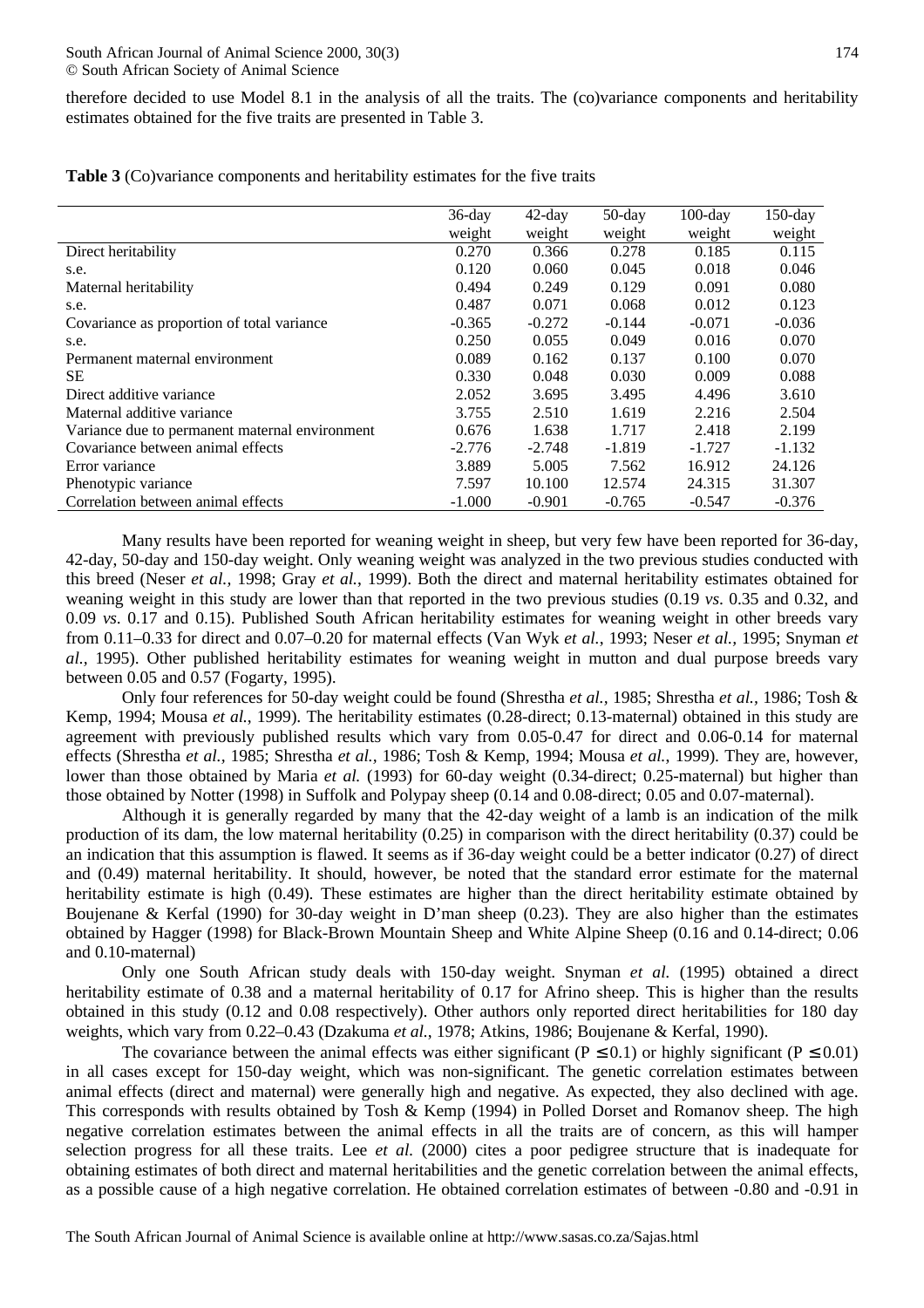South African Journal of Animal Science 2000, 30(3) © South African Society of Animal Science

native Korean cattle for yearling weight. It is possible, with the inclusion of sire x flock-year-season interaction, to lower the correlation between the two effects (Meyer, 1997; Hagger, 1998; Neser *et al.,* 1998). However, the data structure prevents the fitting of a sire x flock-year-season effect, as sires are largely nested within flock-yearseasons. The total heritability, defined as the value used to calculate the expected response to phenotypic selection, is 0.00, 0.08, 0.13, 0.12 and 0.10 respectively for the five traits. Not only is the negative genetic correlation unity (Table 2), but the total heritability estimate for 36-day weight is zero. This would mean that no selection progress for this trait is possible when selection takes place on the phenotypic value of the animal. The only purpose that this trait would therefore serve is to give an indication of the milk production and nursing ability of the ewe. The total heritability estimates for the rest of the traits are also low, but some selection progress is possible.

The South African Mutton Merino is marketed at weaning or as soon as possible thereafter, either to a feedlot or directly to the slaughterhouse. The majority of stud breeders record only weaning (100-day) weights, and therefore select for high weaning weight. It was therefore decided to present the environmental and genetic trends for weaning weight only.



**Figure 1** Environmental trends for weaning (100-day) weight in South African Mutton Merinos

The environmental trend for weaning weight is presented in Figure 1. The trend shows a slow but steady decline (b=-0.13) over the evaluation period. The graph generally follows the rainfall pattern during this period.



**Figure 2** Average direct and maternal breeding values for weaning (100-day) weight in South African Mutton Merinos

The South African Journal of Animal Science is available online at http://www.sasas.co.za/Sajas.html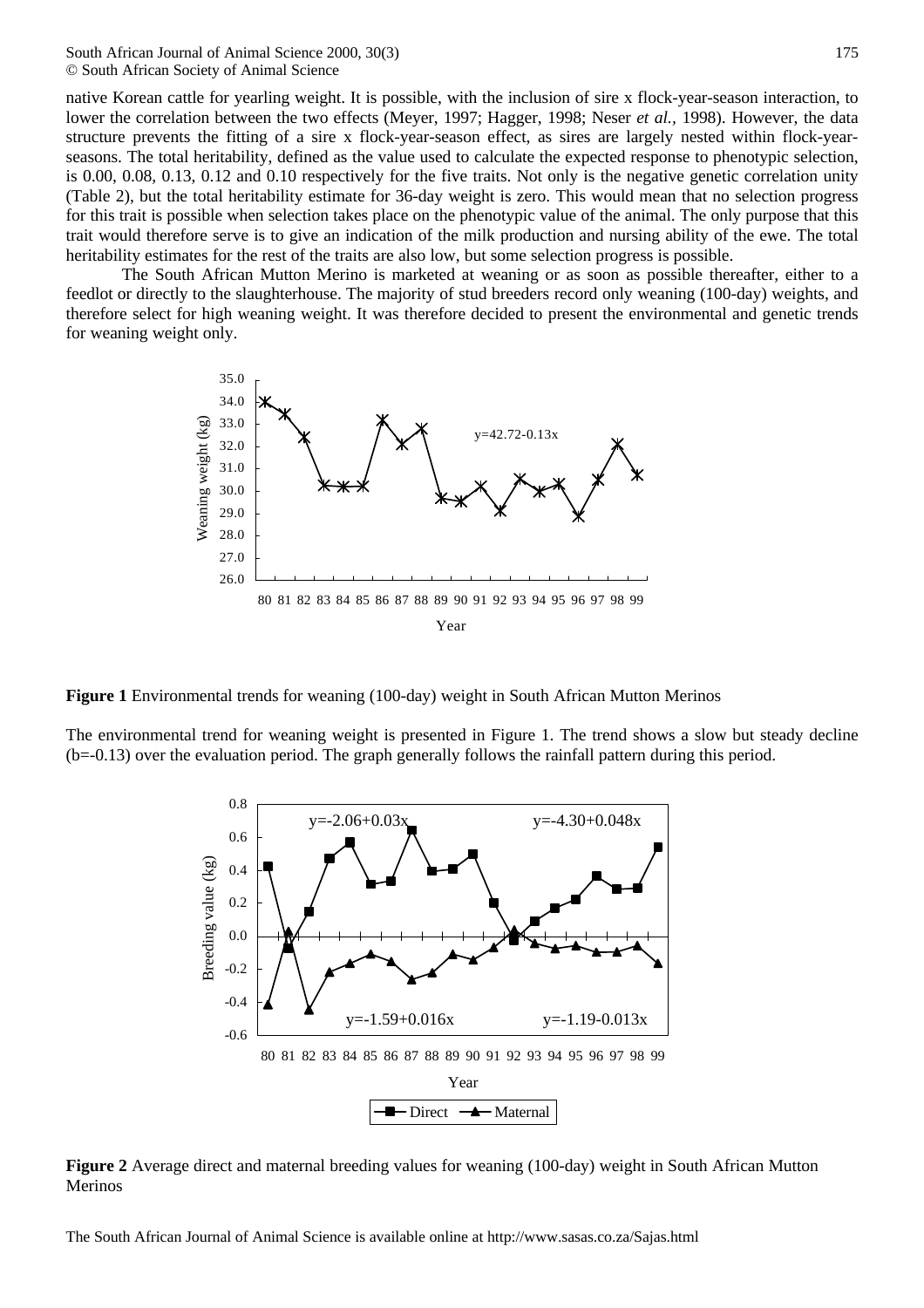South African Journal of Animal Science 2000, 30(3) © South African Society of Animal Science

The average direct and maternal breeding values are presented in Figure 2. Two distinct time periods (1980-1990 and 1991-1999) are evident. In the first, very few studs contributed to the data set. In the second period, both the number of studs and number of animals per stud showed a substantial increase. It was therefore decided to calculate separate regression lines for each period. Both the first and the second period showed an increase in average direct breeding values over time. The decrease in the average breeding values in 1991 and 1992 could be ascribed to the increase in the number of animals. Data from 1019 animals was recorded in 1989. The number increased to 6315 in 1992 and 9143 in 1995. This could mean that many animals with a lower genetic level entered the evaluation during that time. At the end of the evaluation period, the genetic level of the animals in the study was more or less on par with the animals at the end of the first period. The average maternal breeding values of the animals showed an increase during the first period, but declined slowly during the second period.



**Figure 3** Average direct and maternal breeding values for weaning (100-day) weight in the parent studs of South African Mutton Merinos

In order to overcome the problem of the increase in numbers, it was decided to extract studs contributing at least 20 sires to other studs. The average direct and maternal breeding values of these 14 parent studs are presented in Figure 3. Although an increase in numbers did occur, it was less pronounced than in the breed as a whole. However, it was decided to maintain the two periods. Unfortunately, data from very few animals was recorded in 1990, and this could explain the substantial increase in that year. The first period showed a marked increase in the direct trend (b=0.11). This could be ascribed to the intensive use of a single sire in the majority of the studs during that period. In some years the progeny of this sire accounted for up to 50% of all animals born in the studs. A very small decrease occurred during the second period  $(b=0.004)$ , which is in contrast with what has happened in the breed as a whole. The parent studs showed virtually no increase over the evaluation period. The average maternal breeding values followed the trends of the breed as a whole.

#### **Conclusion**

The limitations of the use of field data in genetic studies have, once again, been illustrated. Breeders record weights at different lamb ages and do not regularly supply all animal records to the database. These studies, however, provide useful information on operational models and genetic parameters based on the actual data needed for predicting breeding values, and is therefore of importance. A structured artificial insemination programme or a sire-referencing scheme will do much to improve the data structure and should be implemented in this breed. The genetic trends are such that they could only inspire greater commitment within the breed society to attain greater progress. The apparent genetic antagonism between these two important causal components of growth needs serious further investigation.